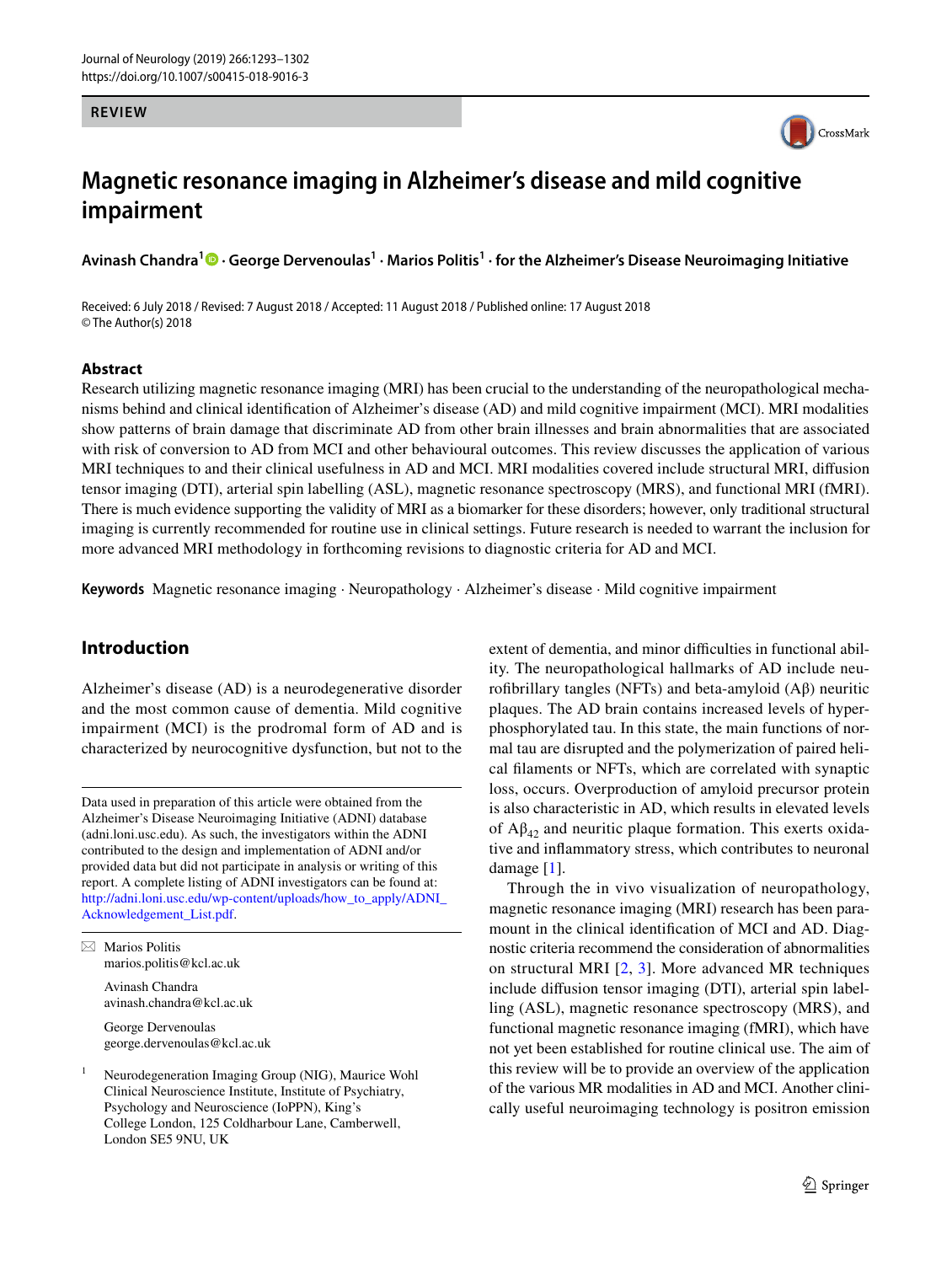tomography (PET) [[4\]](#page-7-3); however, this is beyond the scope of the current work.

# **Structural imaging**

Structural imaging modalities reveal brain atrophy and other static tissue abnormalities (Table [1](#page-1-0); Fig. [1\)](#page-2-0). Progression of atrophy follows Braak staging [[5\]](#page-7-4) and is first observed in medial temporal lobe (MTL) structures, including the entorhinal cortex (ERC) and hippocampus [\[6](#page-7-5), [7\]](#page-7-6). Compared to controls, hippocampal volumes for AD patients are reduced by 26–27% and ERC volumes by 38–40% [\[6](#page-7-5)]. MCI patients show intermediate levels of MTL atrophy [[7](#page-7-6)]. The presence of diffuse hippocampal atrophy is related to deficits in executive functioning and memory for AD patients [\[8](#page-7-7)]. As the disease progresses, atrophy advances to the remainder of the MTL where grey matter (GM) loss occurs in the medial temporal gyrus, parahippocampus, parahippocampal and fusiform gyri, and temporal pole [[9\]](#page-7-8). Nesteruk and colleagues [[10\]](#page-7-9) found that MTL atrophy discriminates those who will convert from MCI to AD from non-converters. It also differentiates AD from dementia with Lewy bodies (DLB) and Parkinson's disease with dementia (PDD), where AD patients show the greatest reductions in hippocampal volume [[11](#page-7-10), [12](#page-7-11)].

<span id="page-1-0"></span>**Table 1** Research studies examining region-specific patterns of neuropathology in AD and MCI using structural MRI

| Study                         | Imaging modality      | Sample                                                                                   | Main findings                                                                                                                                                                                 |
|-------------------------------|-----------------------|------------------------------------------------------------------------------------------|-----------------------------------------------------------------------------------------------------------------------------------------------------------------------------------------------|
| Du et al. $[6]$               | Structural MRI        | 20 AD, 25 cognitively normal (CN)                                                        | AD patients demonstrated GM loss in the<br>hippocampus and ERC, with a higher atro-<br>phy rate in the ERC                                                                                    |
| Pennanen et al. [7]           | Structural MRI        | 48 AD, 65 MCI, 59 controls                                                               | Hippocampal and ERC atrophies were found<br>in AD and MCI patients, with MCI patients<br>showing intermediate levels                                                                          |
| Li et al. $[9]$               | Structural MRI        | 64 AD, 72 controls (14 with AD on follow-up) Early in the course of AD, the ERC and hip- | pocampus are the primary sites of atrophy.<br>In later stages, other MTL brain structures<br>are affected                                                                                     |
| Cavedo et al. [13]            | Structural MRI        | 19 AD, 19 controls                                                                       | GM reductions were demonstrated in the<br>amygdala for AD patients                                                                                                                            |
| Thomann et al. [14]           | Structural MRI        | 21 early AD, 21 controls                                                                 | Atrophy of the olfactory bulb tract was found<br>for AD patients                                                                                                                              |
| Guo et al. $[15]$             | Structural MRI        | 13 AD, 14 controls                                                                       | GM reductions in parahippocampal gyrus,<br>middle and superior temporal gyrus, insula,<br>parietal lobule, thalamus, hippocampus, and<br>cingulate gyrus were demonstrated for AD<br>patients |
| De Jong et al. $[16]$         | <b>Structural MRI</b> | 69 probable AD, 70 subjects with memory<br>complaints                                    | Compared to subjects with memory com-<br>plaints, GM loss was shown in the putamen<br>and thalamus for AD patients                                                                            |
| Kilimann et al. [19]          | Structural MRI        | 134 AD, 41 MCI, 148 controls                                                             | Volumetric reductions in brain areas within<br>the basal forebrain cholinergic system were<br>displayed for AD and MCI patients                                                               |
| Duarte et al. [20]            | Structural MRI        | 14 probable AD, 32 MCI, 14 controls                                                      | Frontal, parietal and temporal lobe atrophies<br>were found for AD patients and frontal and<br>temporal GM losses were present for MCI<br>patients                                            |
| Vasavada et al. [22]          | Structural MRI        | 15 AD, 21 MCI, 27 CN                                                                     | Brain atrophy was displayed in the hippocam-<br>pus and the primary olfactory cortex for AD<br>and MCI patients                                                                               |
| Tabatabaei-Jafari et al. [23] | Structural MRI        | 191 AD, 398 MCI, 229 CN                                                                  | GM reductions in the cerebellum were found<br>for AD patients                                                                                                                                 |
| Lee et al. $[24]$             | Structural MRI        | 50 AD, 50 controls                                                                       | Volumetric reductions in the brainstem were<br>displayed in AD patients                                                                                                                       |
| Capizzano et al. [27]         | Structural MRI        | 81 probable AD, 19 controls                                                              | A high degree of WMHs was found in AD<br>patients: 70% in the frontal lobe, 22% in the<br>parietal lobe, 3.5% in the temporal lobe, and<br>1% in the occipital lobe                           |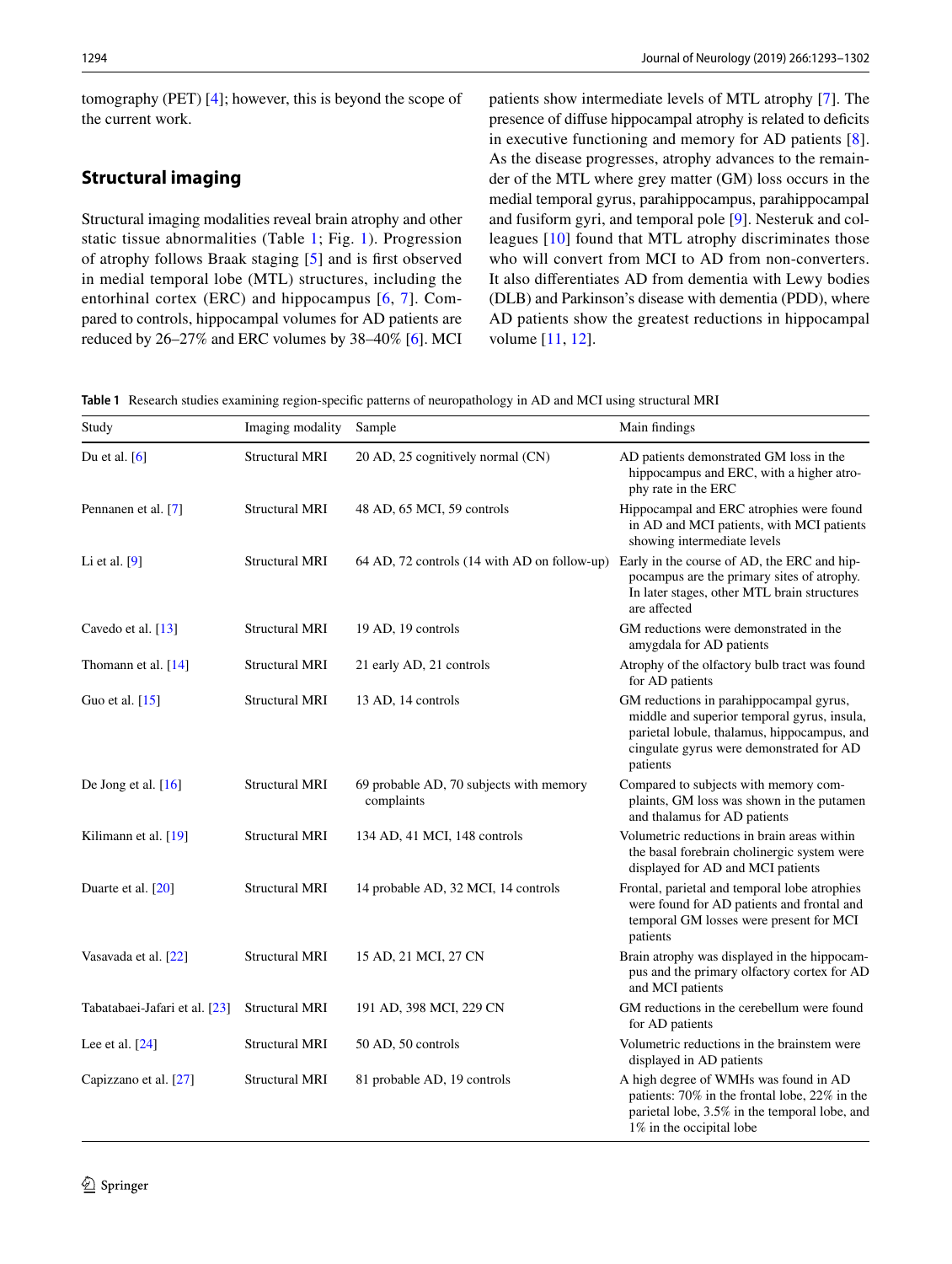

**Fig. 1** T1-weighted MRI imaging using an MPRAGE (Magnetisation Prepared Rapid Gradient Echo) sequence shows decreased GM volume in an AD patient compared to a healthy control and intermediate GM decline in a patient with MCI

<span id="page-2-0"></span>Additional limbic structures including the amygdala, olfactory bulb tract, cingulate gyrus, and thalamus are impacted in AD [[13](#page-7-12)[–16](#page-7-15)]. GM loss in these regions is associated with cognitive dysfunction and neuropsychiatric symptomatology [\[17,](#page-7-22) [18\]](#page-7-23). As the disease progresses, atrophy spreads to cortical regions. Frontal, parietal, and temporal brain areas experience volumetric reductions, and so do the putamen and basal forebrain cholinergic system [[15](#page-7-14), [16,](#page-7-15) [19,](#page-7-16) [20](#page-7-17)]. Cholinergic abnormalities in AD have been further highlighted through the use of molecular imaging technologies [[21\]](#page-7-24). Atrophy is also found in the primary olfactory cortex [[22\]](#page-7-18), in addition to lower-level brain areas including the cerebellum and brainstem [[23,](#page-7-19) [24](#page-7-20)]. MCI is notable for frontal and temporal GM loss, and atrophy in the primary olfactory cortex and some basal forebrain cholinergic system structures [[19,](#page-7-16) [20,](#page-7-17) [22](#page-7-18)]. No volumetric differences were found between AD patients with and without hypertension [\[25\]](#page-7-25).

Structural MRI scans can also display white matter hyperintensities (WMHs), which indicate demyelination and axonal loss [\[26\]](#page-7-26) (Table [1](#page-1-0); Fig. [2\)](#page-2-1). Compared to controls, patients with AD demonstrate greater WMHs with the majority in frontal lobe [[27\]](#page-7-21). For patients along the AD spectrum, WMHs correlate with hippocampal atrophy [[28](#page-7-27)], in addition to neuropsychological impairment and psychiatric disturbances [[29,](#page-7-28) [30](#page-7-29)]. Considering differential diagnoses, patients with vascular dementia (VaD) have higher volumes of WMHs than in AD [[31](#page-7-30)]. Periventricular WMHs are predictive of progression from MCI to AD, with an increase of one point in WMH rating associated with a 59% increased risk of phenoconversion [[32](#page-7-31)].

<span id="page-2-1"></span>

**Fig. 2** T2-weighted MRI imaging using a FLAIR (Fluid Attenuated Inversion Recovery) sequence shows increased WMHs in an AD patient compared to a healthy control and intermediate levels of WMHs in a patient with MCI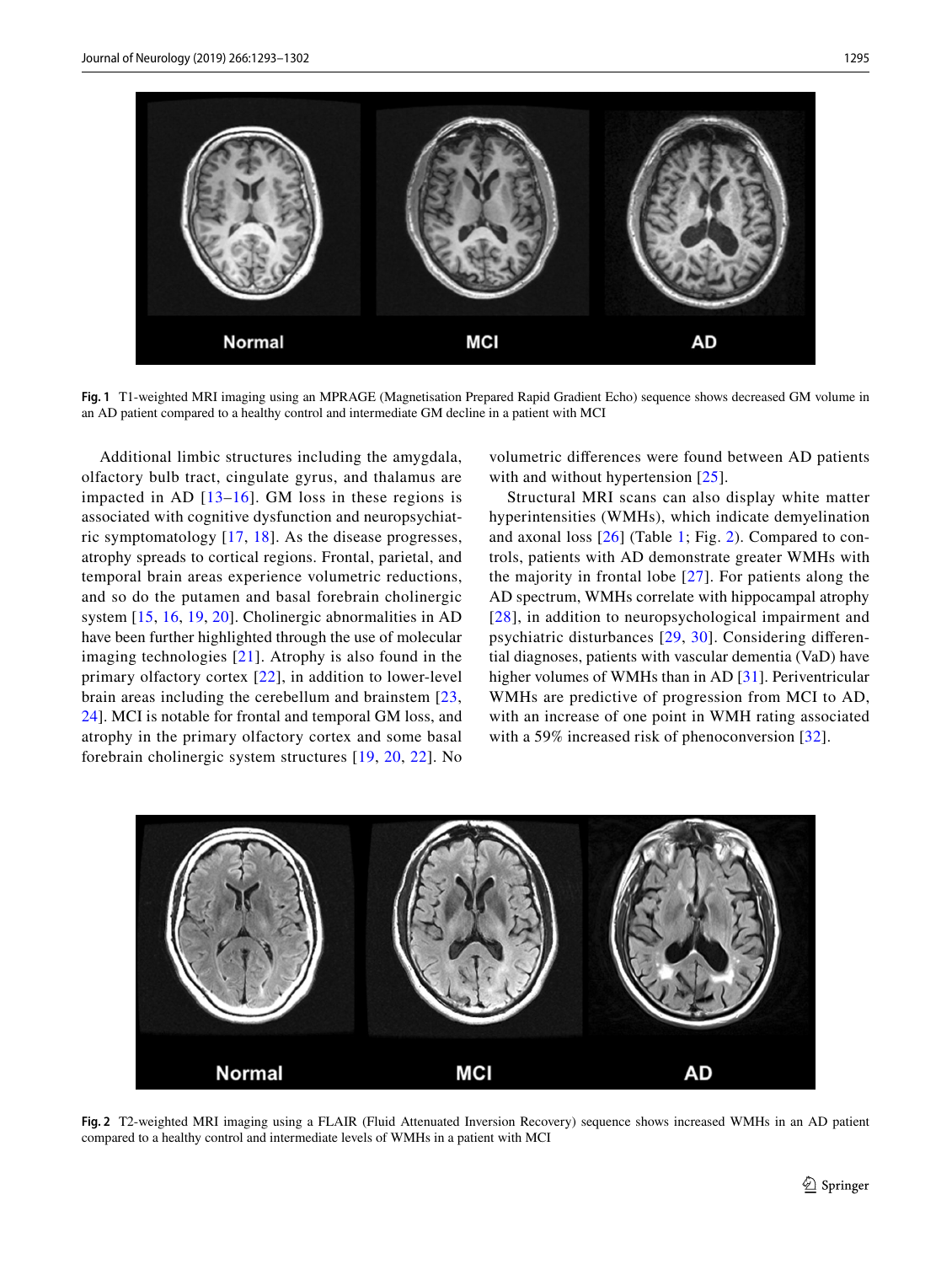#### **Advanced MR techniques**

DTI utilizes the displacement of water molecules to measure white matter tract integrity (Table [2](#page-3-0)). The primary metrics of DTI include mean diffusivity (MD) or the average rate of water molecule diffusivity and fractional anisotropy (FA) or the variability associated with diffusion [[33](#page-8-0)]. In AD, increased MD is noted in frontal, occipital, parietal, and temporal areas including the hippocampus; however, in MCI, these increases are absent in frontal and occipital regions. In AD, decreased FA is localized to the cingulum, corpus callosum, superior lateral fasciculus and uncinate fasciculus and throughout temporal, occipital and frontal white matter. Patients with MCI display a similar pattern, but with no FA irregularities in occipital and parietal areas [[34](#page-8-1)]. MD increases in the basal forebrain are associated with increased risk of progression from MCI to AD [[35](#page-8-2)], and FA and MD abnormalities are associated with memory and executive dysfunction  $[36, 37]$  $[36, 37]$  $[36, 37]$  $[36, 37]$ . Diffusivity metrics also discriminate AD from other dementias where reduced FA is present in frontal areas for frontotemporal dementia (FTD) compared to AD, and increased MD is present in parietal and temporal regions for AD in contrast to DLB [\[38](#page-8-5), [39\]](#page-8-6). However, DTI technology shows particular sensitivity to motion, which could lead to artifacts that might skew results. Comparatively long scanning times could increase the probability of such errors [[40\]](#page-8-7),

indicating that this technique may not be particularly well suited for practical clinical use.

Changes in the neurovasculature system, namely in cerebral blood flow (CBF), can be detected by MR imaging using ASL (Table [2\)](#page-3-0). Notable hypoperfusion is present in the posterior cingulate, precuneus, and, occipital, temporal, parietal cortical areas in AD and MCI, and in frontal and orbitofrontal cortex, and the hippocampus in AD. AD patients demonstrate greater CBF declines in cortex found in temporal, parietal, frontal, and orbitofrontal areas, in addition to the thalamus and middle temporal structures including the hippocampus and amygdala when compared to those with MCI [[41–](#page-8-8)[43](#page-8-9)]. Limited increases in CBF have been shown in the basal ganglia, amygdala, and hippocampus in MCI, and anterior cingulate in AD, which suggests compensatory mechanisms within the brain for cerebrovascular damage [[43\]](#page-8-9). Regarding disease-related outcomes, regional hypoperfusion is associated with progression from MCI to AD, in addition to cognitive and functional deterioration [[44](#page-8-10)]. Measures of perfusion on ASL also discriminate AD from VaD, DLB, and FTD. Differential patterns of CBF reduction were shown in frontal and temporal areas when comparing AD to VaD. Whilst demonstrating the highest degree of hypoperfusion throughout the brain, temporal regions are spared in DLB. In comparison, reduced temporal and frontal CBF is characteristic of AD and FTD, respectively [[45,](#page-8-11) [46](#page-8-12)]. ASL utilizes magnetically labelled blood water as a tracer and individual differences in blood vessel properties could

| Study                       | Imaging<br>modal-<br>ity | Sample                        | Main findings                                                                                                                                                                                                                                                                                                                                                                                                                                                                                                                                     |
|-----------------------------|--------------------------|-------------------------------|---------------------------------------------------------------------------------------------------------------------------------------------------------------------------------------------------------------------------------------------------------------------------------------------------------------------------------------------------------------------------------------------------------------------------------------------------------------------------------------------------------------------------------------------------|
| Sexton et al. $[34]$        | DTI                      | Meta-analysis of 41 studies   | MD increases were found globally in WM in AD and in temporal and<br>parietal WM in MCI. FA decreases were found in temporal, occipital and<br>frontal WM in AD and frontal and temporal WM in MCI                                                                                                                                                                                                                                                                                                                                                 |
| Alexopoulos et al. [41] ASL |                          | 19 AD, 24 MCI, 24 controls    | Hypoperfusion was noted in parietal, temporal, and occipital cortex, and the<br>precuneus in MCI and AD patients                                                                                                                                                                                                                                                                                                                                                                                                                                  |
| Mak et al. $[42]$           | ASL                      | 13 AD, 15 controls            | Reductions in CBF were found in the hippocampus and posterior cingulate<br>for patients with AD                                                                                                                                                                                                                                                                                                                                                                                                                                                   |
| Dai et al. $[43]$           | ASL                      | 37 AD, 29 MCI, 38 controls    | In MCI, decreases in CBF were found in the posterior cingulate and precu-<br>neus and increases in CBF were found in the hippocampus, basal ganglia,<br>and amygdala. In AD decreases in CBF were found in frontal, parietal,<br>temporal, orbitofrontal cortex, and the precuneus and increases in CBF<br>were found in the anterior cingulate gyrus. Compared to MCI patients, AD<br>patients showed decreased CBF in temporal, parietal, frontal orbitofrontal<br>cortex and temporal regions such as hippocampus, amygdala, and thala-<br>mus |
| Zhu et al. $[49]$           | <b>MRS</b>               | 14 AD, 22 CN elderly subjects | Increased mI, mI/Cr and decreased NAA and NAA/Cr ratios were found in<br>parietal areas for patients with AD. NAA/mI ratios were the best classifier<br>for AD                                                                                                                                                                                                                                                                                                                                                                                    |
| Tumati et al. [50]          | <b>MRS</b>               | Meta-analysis of 29 studies   | In the posterior cingulate, Cho/Cr ratios are increased, and NAA/mI ratios<br>are decreased for AD patients. In the hippocampus, mI/Cr ratios are<br>increased for AD patients                                                                                                                                                                                                                                                                                                                                                                    |

<span id="page-3-0"></span>**Table 2** Research studies examining region-specific patterns of neuropathology in AD and MCI using advanced MR modalities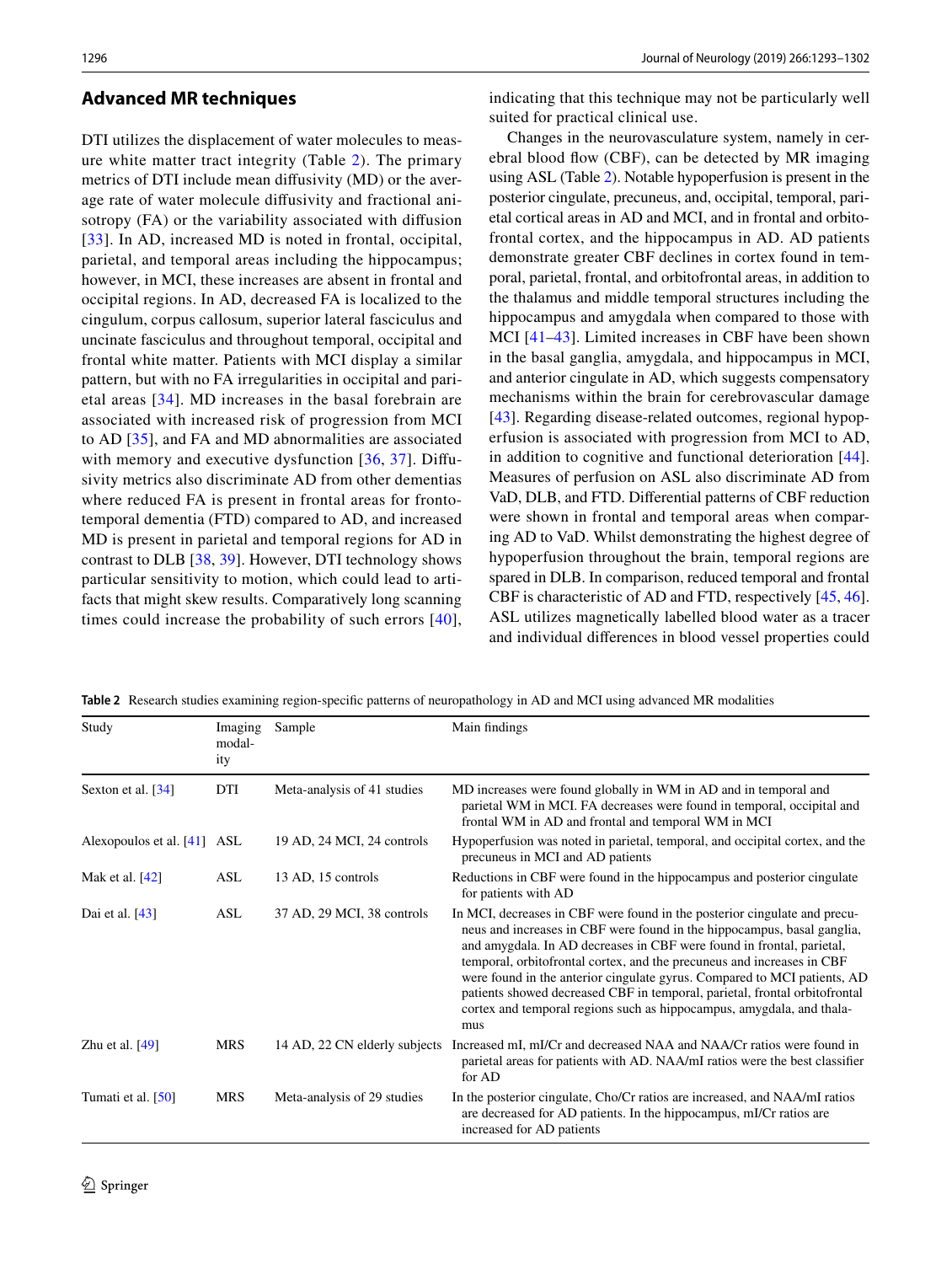lead to variable transit times for its delivery. This might result in artificial changes in signal intensity, which a clinician might mistake as a disease-related abnormality in CBF. Another barrier to the employment of ASL in clinical practice is its low signal to noise ratio, which leads to reductions in image quality [\[47](#page-8-16)].

MRS assesses brain metabolite levels and its parameters are expressed as concentration or ratios to standardize values [\[48\]](#page-8-17) (Table [2\)](#page-3-0). When examining region-specific changes in AD, lower N-acetylaspartate (NAA) and NAA/Creatine(Cr) and higher myo-Inositol (mI) and mI/Cr ratios are found in parietal regions. Parietal NAA/mI ratios are also deemed a valid discriminator of AD [[49](#page-8-14)]. In MCI, NAA/mI ratios are lowered and Choline(Cho)/Cr ratios are increased in the posterior cingulate gyrus, whereas mI/Cr ratios are increased in the hippocampus [\[50\]](#page-8-15). Clinically, decreased NAA markers are predictive of phenoconversion to dementia and cognitive dysfunction [[51,](#page-8-18) [52\]](#page-8-19). NAA/Cr and NAA/mI ratios discriminate AD from VaD, and glutamate/Cr ratios differentiate DLB from AD. Metabolic ratios are substantially lower in AD patients compared to VaD, but higher in widespread brain regions relative to DLB [[53,](#page-8-20) [54](#page-8-21)]. Whilst MRS is able to study molecular processes in the brain non-invasively without exposure to ionizing radiation, this technique is limited by its low sensitivity [\[55](#page-8-22)]. Resultant attenuated signal strength makes it difficult to recommend its use by clinicians for diagnostic purposes in AD and MCI.

## **Functional imaging**

Functional MRI generates dynamic representations of brain activity through bold oxygen level-dependent (BOLD) signal, which measures changes in blood flow and volume [[56\]](#page-8-23) (Table [3\)](#page-5-0). On memory tasks, patients with AD show no or less activation of hippocampal and other medial temporal structures when compared to controls. Findings of increased brain activity during encoding in parietal and posterior cingulate areas indicate some degree of compensation by the brain in lieu of medial temporal dysfunction [[57](#page-8-24), [58](#page-8-25)]. Patients with MCI have demonstrated similar hippocampal deactivation to those with AD during recall [[59](#page-8-26)], but with hyperactivation during encoding phases [\[60,](#page-8-27) [61](#page-8-28)], which might underline mechanistic compensation in prodromal stages. fMRI findings in AD extend to tasks of working memory, visuospatial ability, attention, semantic knowledge, and motor performance [[62–](#page-8-29)[66](#page-9-0)] and in MCI tasks of attention and working memory [[62,](#page-8-29) [64,](#page-9-1) [67\]](#page-9-2).

Resting-state fMRI provides insight into functional connectivity among structures in intrinsic networks implicated in the AD spectrum (Table [3\)](#page-5-0). One particular network of interest is the default mode network (DMN), where increased neural activity is shown at rest compared to task engagement. Brain structures implicated in the DMN include the posterior cingulate cortex (PCC), ventral anterior cingulate cortex, medial prefrontal cortex, inferior parietal cortex, dorsolateral prefrontal cortex, inferolateral temporal cortex, orbitofrontal cortex, and parahippocampal gyrus [\[68](#page-9-3)]. Abnormal coactivation at rest in AD was shown between medial temporal structures such as the hippocampus and entorhinal cortex and the posterior cingulate cortex (PCC) [[69](#page-9-4)]. This evidences the significance of the MTL in the DMN and establishes altered connectivity in the DMN as an indicator for AD. Levels of PCC connectivity to other DMN structures is associated with neuropsychological impairment and declines in PCC-retrosplenial cortex connectivity is associated with lower Aβ levels in the CSF for AD patients [\[70\]](#page-9-5).

There is a decrease in posterior and an increase in anterior and ventral DMN regions early in AD. 2–4 years later all regions show marked declines in connectivity [[71](#page-9-6)]. This supports the notion that early mechanistic compensation occurs intrinsically within the DMN, but eventually global neurodegeneration occurs. This pattern of DMN dysfunction has been noted in MCI with limited increases in activation between DMN structures, indicative of prodromal compensatory mechanisms [[72](#page-9-7), [73](#page-9-8)]. Other large-scale brain networks that show disruption in AD include thalamo-cortical, dorsal attention, visual, and sensorimotor ones [[74–](#page-9-9)[76](#page-9-10)]. Whilst fMRI provides unique insight into pathophysiology, its use in the clinical routine is not supported [[77\]](#page-9-11). This is due to primary limitations including a low signal or contrast to noise ratio and the questionable validity of BOLD signal as a measure of neuronal activity. Unexplained variability in this signal might result from hemodynamic factors that are not controlled for [\[78](#page-9-12)].

## **Conclusions**

AD is a devastating illness that leads to cognitive impairment and functional deterioration. MRI modalities have shown substantial utility in identifying biomarkers for AD and MCI pathology. These, in turn, can be used to improve diagnostic accuracy and develop novel molecular-based treatment interventions. Whilst only traditional structural modalities are recommended for diagnosis in clinical practice of MCI and AD, there is a need for further research to overcome methodological limitations of more advanced ones, which provide unique insight into disease-specific patterns of neuropathology. This should hopefully warrant their inclusion in diagnostic criteria for MCI and AD in the future.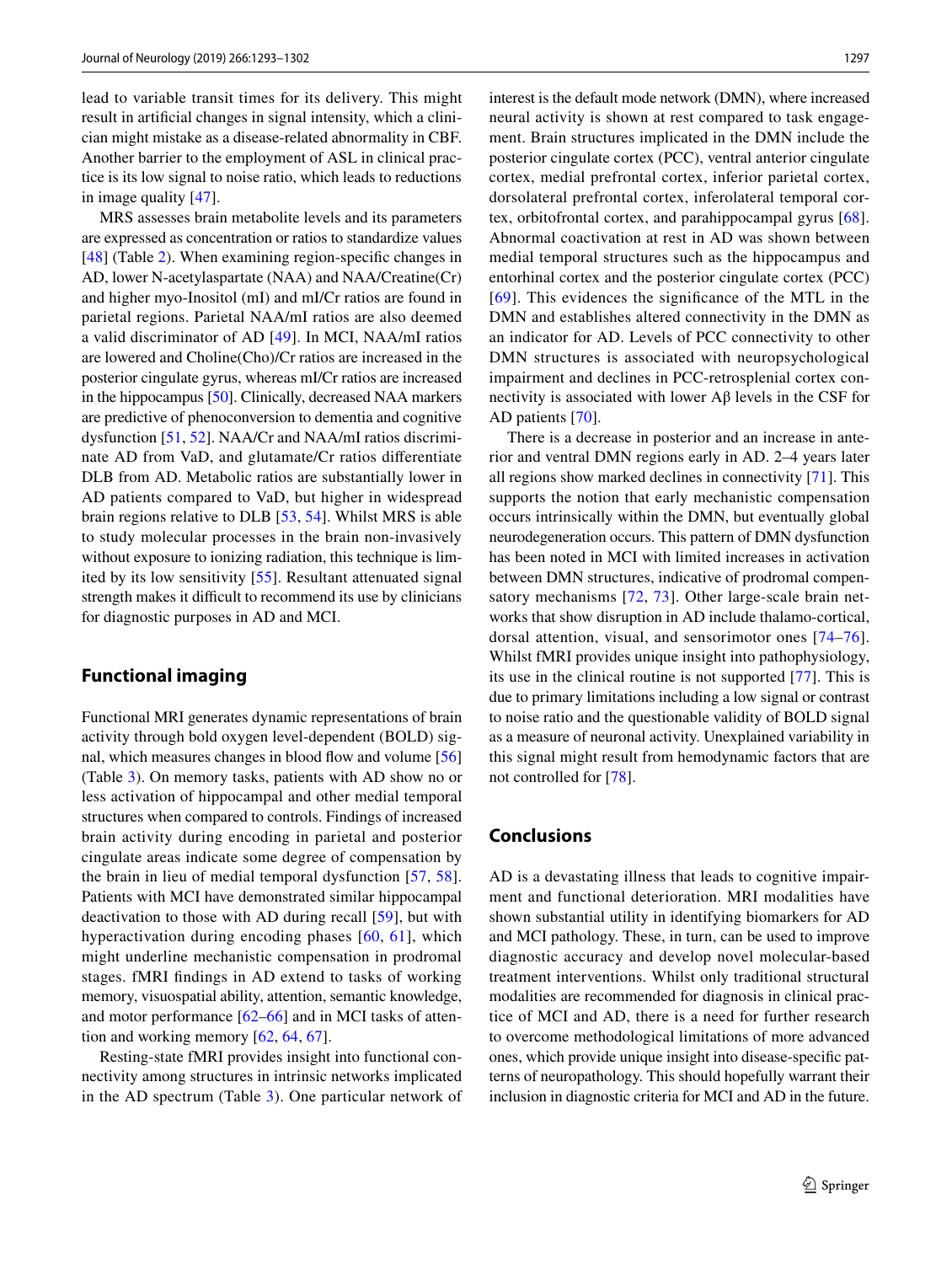Study Imaging modality Sample Study Main findings Small et al. [\[57\]](#page-8-24) Task-based fMRI 4 AD, 12 subjects with isolated memory decline, 4 controls Reduced activation in regions of the hippocampus was found during a facial recognition task for AD patients. A similar finding was observed for patients with isolated memory decline Sperling et al. [\[58\]](#page-8-25) Task-based fMRI 7 AD, 10 young control subjects, 10 elderly control subjects Reduced activation in hippocampal areas and increased activation in the parietal regions and the posterior cingulate were found during an encoding task for AD patients Petrella et al. [\[59\]](#page-8-26) Task-based fMRI 13 AD, 34 aMCI, 28 healthy elderly control subjects Decreased activation was found in middle temporal areas and increased activation was shown in posteromedial cortical regions for AD patients during an encoding task. Patients with MCI showed an intermediate but similar profile Trivedi et al. [\[60\]](#page-8-27) Task-based fMRI 16 aMCI, 23 controls Reduced activation was noted in frontal areas and increased activation was present in hippocampal areas for MCI patients during an encoding task. During recognition, this region-specific pattern of activation was reversed Parra et al. [[61](#page-8-28)] Task-based fMRI 10 AD, 10 MCI, 10 controls Comparing control subjects and MCI patients, decreased activation was found in the hippocampus and parahippocampus in AD patients during incidental encoding. Increased activation was found for MCI patients relative to control subjects Yetkin et al. [\[62\]](#page-8-29) Task-based fMRI 11 AD, 10 MCI, 9 controls Increased activation in frontal and temporal regions, fusiform gyrus, and anterior cingulate gyrus was displayed for AD and MCI patients during a working memory task. For selected areas, MCI patients showed greater activation than AD patients Thiyagesh et al. [[63](#page-8-30)] Task-based fMRI 12 AD, 13 elderly control subjects Declines in activation in parietal, parieto-occipital, and premotor cortical areas and increased activation of additional parietal structures was found in AD during an observational visuospatial task Li et al. [\[64\]](#page-9-1) Task-based fMRI 10 AD, 9 MCI, 9 elderly control subjects Reduced activation was found in prefrontal cortical areas for AD patients and increased activation in these same regions was found for MCI patients during a Stoop colour–word interference task McGeown et al. [\[65\]](#page-9-13) Task-based fMRI 29 AD, 19 controls No activation in parietal regions and decreased activation in prefrontal areas was found for AD patients during a semantic knowledge task Vidoni et al. [\[66](#page-9-0)] Task-based fMRI 9 AD, 10 controls Reduced activation was found in the premotor and supplementary motor regions, and the cerebellum, whilst increased activation was evidenced in the primary motor cortices for AD patients during a motor task Van Dam et al. [[67](#page-9-2)] Task-based fMRI 8 aMCI, 8 controls Increased activation was shown in the temperoparietal junction, angular gyrus, and precuneus, whereas attenuated activation was seen in prefrontal regions and the anterior cingulate for aMCI patients during an attentional (executive control, alerting and orienting) task

<span id="page-5-0"></span>**Table 3** Research studies examining region-specific patterns of neuropathology in AD and MCI using functional MRI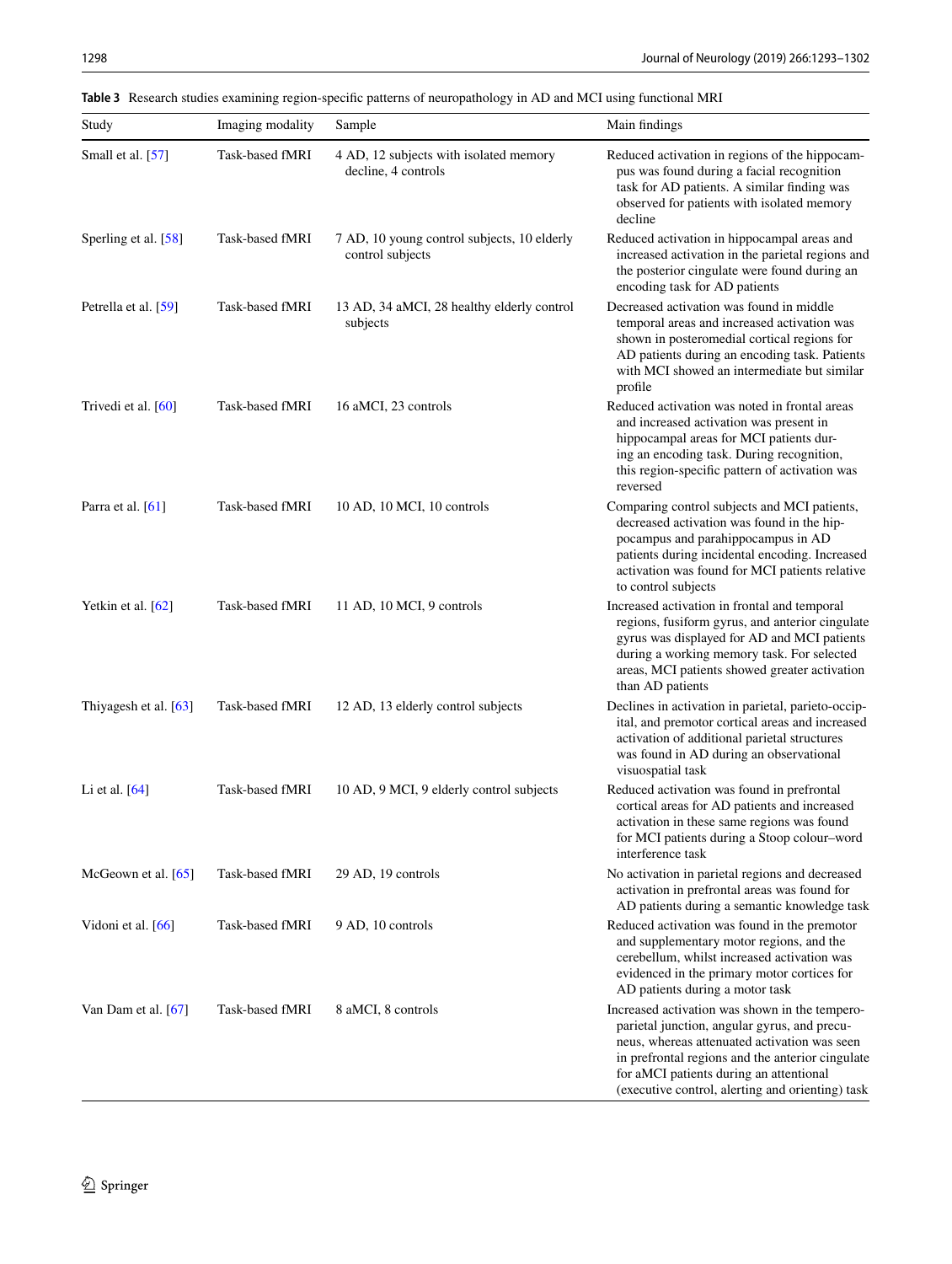**Acknowledgements** Data collection and sharing for this project, specifically generation of figures depicting MR images, was funded by the Alzheimer's Disease Neuroimaging Initiative (ADNI) (National Institutes of Health Grant U01 AG024904) and DOD ADNI (Department of Defense award number W81XWH-12-2-0012). ADNI is funded by the National Institute on Aging, the National Institute of Biomedical Imaging and Bioengineering, and through generous contributions from the following: AbbVie, Alzheimer's Association; Alzheimer's Drug Discovery Foundation; Araclon Biotech; BioClinica, Inc.; Biogen; Bristol-Myers Squibb Company; CereSpir, Inc.; Cogstate; Eisai Inc.; Elan Pharmaceuticals, Inc.; Eli Lilly and Company; EuroImmun; F. Hoffmann-La Roche Ltd and its affiliated company Genentech, Inc.; Fujirebio; GE Healthcare; IXICO Ltd.; Janssen Alzheimer Immunotherapy Research & Development, LLC.; Johnson & Johnson Pharmaceutical Research & Development LLC.; Lumosity; Lundbeck; Merck & Co., Inc.; Meso Scale Diagnostics, LLC.; NeuroRx Research; Neurotrack Technologies; Novartis Pharmaceuticals Corporation; Pfizer Inc.; Piramal Imaging; Servier; Takeda Pharmaceutical Company; and Transition Therapeutics. The Canadian Institutes of Health Research is providing funds to support ADNI clinical sites in Canada. Private sector contributions are facilitated by the Foundation for the National Institutes of Health [\(http://www.fnih.org](http://www.fnih.org)). The grantee organization is the Northern California Institute for Research and Education, and the study is coordinated by the Alzheimer's Therapeutic Research Institute at the University of Southern California. ADNI data are disseminated by the Laboratory for Neuro Imaging at the University of Southern California.

## **Compliance with ethical standards**

**Conflicts of interest** The authors of this manuscript have no conflicts of interests to disclose relevant to the current review.

**Open Access** This article is distributed under the terms of the Creative Commons Attribution 4.0 International License ([http://creativeco](http://creativecommons.org/licenses/by/4.0/) [mmons.org/licenses/by/4.0/](http://creativecommons.org/licenses/by/4.0/)), which permits unrestricted use, distribution, and reproduction in any medium, provided you give appropriate

| Study                | Imaging modality                      | Sample                                                                                                  | Main findings                                                                                                                                                                                                                                                                                                                                                                                                                                                                                                                       |
|----------------------|---------------------------------------|---------------------------------------------------------------------------------------------------------|-------------------------------------------------------------------------------------------------------------------------------------------------------------------------------------------------------------------------------------------------------------------------------------------------------------------------------------------------------------------------------------------------------------------------------------------------------------------------------------------------------------------------------------|
| Greicius et al. [69] | Resting-State fMRI 15 AD, 18 controls |                                                                                                         | Reduced connectivity was shown between<br>medial temporal structures and the posterior<br>cingulate cortex for AD patients                                                                                                                                                                                                                                                                                                                                                                                                          |
|                      |                                       | Damoiseaux et al. [71] Resting-State fMRI Baseline: 21 AD, 18 controls<br>Follow-up: 11 AD, 10 controls | Compared to control subjects at baseline,<br>declines in connectivity were seen in the<br>posterior DMN and increased activation was<br>found for areas within the ventral and anterior<br>DMN for AD patients. Compared to control<br>subjects at follow-up, decreased connectivity<br>between regions within the anterior, ventral,<br>and posterior DMN in addition to sensori-<br>motor network were shown for AD patients.<br>Compared to control subjects, declines in acti-<br>vation over time were greater for AD patients |
| Yu et al. [72]       |                                       | Resting-State fMRI 32 AD, 26 MCI, 58 controls                                                           | Increased connectivity between posterior<br>cingulate and non-DMN regions but declines<br>in activation between the posterior cingulate<br>and areas within the DMN were found for AD<br>patients. An opposite pattern of connectivity<br>was shown for MCI patients                                                                                                                                                                                                                                                                |
| Das et al. [73]      |                                       | Resting-State fMRI 17 aMCI, 31 controls                                                                 | A greater degree of functional connectivity was<br>shown within regions belonging to the medial<br>temporal lobe, whereas declines in activity<br>were seen between DMN and medial temporal<br>structures for MCI patients                                                                                                                                                                                                                                                                                                          |
| Zhou et al. $[74]$   |                                       | Resting-State fMRI 35 AD, 27 MCI, 27 controls                                                           | Declines in functional connectivity within a<br>range of regions within the thalamo-cortical<br>network and thalamo-DMN were observed for<br>AD patients. MCI patients showed similar but<br>intermediate deteriorations                                                                                                                                                                                                                                                                                                            |
| Li et al. $[75]$     |                                       | Resting-State fMRI 15 AD, 16 healthy elderly control subjects                                           | Declines in functional connectivity within a<br>range of regions within the dorsal attention<br>network but not the ventral attention network<br>were found for AD patients                                                                                                                                                                                                                                                                                                                                                         |
| Zheng et al. $[76]$  | Resting-State fMRI 32 AD, 38 controls |                                                                                                         | Disturbed functional connectivity was seen in<br>several main networks including the DMN,<br>visual network, and sensorimotor network in<br>AD patients                                                                                                                                                                                                                                                                                                                                                                             |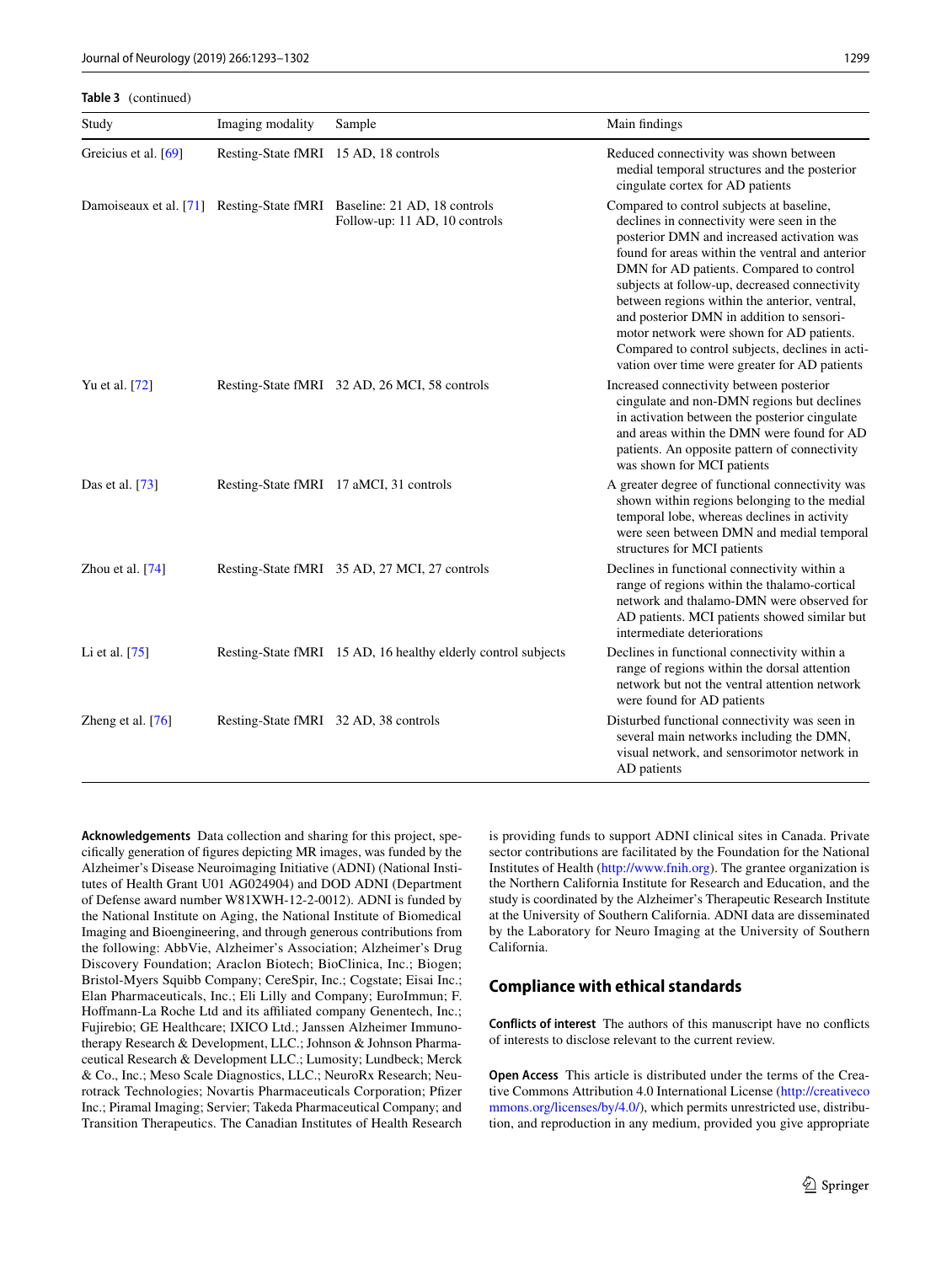credit to the original author(s) and the source, provide a link to the Creative Commons license, and indicate if changes were made.

## **References**

- <span id="page-7-0"></span>1. Harrington CR (2012) The molecular pathology of Alzheimer's disease. Neuroimaging Clin N Am 22:11–22 (vii)
- <span id="page-7-1"></span>2. McKhann GM, Knopman DS, Chertkow H, Hyman BT, Jack CR, Kawas CH, Klunk WE, Koroshetz WJ, Manly JJ, Mayeux R (2011) The diagnosis of dementia due to Alzheimer's disease: recommendations from the National Institute on Aging-Alzheimer's Association workgroups on diagnostic guidelines for Alzheimer's disease. Alzheimer's Dement 7:263–269
- <span id="page-7-2"></span>3. Albert MS, DeKosky ST, Dickson D, Dubois B, Feldman HH, Fox NC, Gamst A, Holtzman DM, Jagust WJ, Petersen RC (2011) The diagnosis of mild cognitive impairment due to Alzheimer's disease: recommendations from the National Institute on Aging-Alzheimer's Association workgroups on diagnostic guidelines for Alzheimer's disease. Alzheimer's Dement 7:270–279
- <span id="page-7-3"></span>4. Politis M, Piccini P (2012) Positron emission tomography imaging in neurological disorders. J Neurol 259:1769–1780
- <span id="page-7-4"></span>5. Braak H, Braak E (1991) Neuropathological stageing of Alzheimer-related changes. Acta Neuropathol 82:239–259
- <span id="page-7-5"></span>6. Du A, Schuff N, Kramer J, Ganzer S, Zhu X, Jagust W, Miller B, Reed B, Mungas D, Yaffe K (2004) Higher atrophy rate of entorhinal cortex than hippocampus in AD. Neurology 62:422–427
- <span id="page-7-6"></span>7. Pennanen C, Kivipelto M, Tuomainen S, Hartikainen P, Hanninen T, Laakso MP, Hallikainen M, Vanhanen M, Nissinen A, Helkala EL, Vainio P, Vanninen R, Partanen K, Soininen H (2004) Hippocampus and entorhinal cortex in mild cognitive impairment and early AD. Neurobiol Aging 25:303–310
- <span id="page-7-7"></span>8. Oosterman JM, Oosterveld S, Rikkert MGO, Claassen JA, Kessels RP (2012) Medial temporal lobe atrophy relates to executive dysfunction in Alzheimer's disease. Int Psychogeriatr 24:1474–1482
- <span id="page-7-8"></span>9. Li X, Coyle D, Maguire L, Watson DR, McGinnity TM (2011) Gray matter concentration and effective connectivity changes in Alzheimer's disease: a longitudinal structural MRI study. Neuroradiology 53:733–748
- <span id="page-7-9"></span>10. Nesteruk M, Nesteruk T, Styczyńska M, Barczak A, Mandecka M, Walecki J, Barcikowska-Kotowicz M (2015) Predicting the conversion of mild cognitive impairment to Alzheimer's disease based on the volumetric measurements of the selected brain structures in magnetic resonance imaging. Neurol Neurochir Pol 49:349–353
- <span id="page-7-10"></span>11. Delli Pizzi S, Franciotti R, Bubbico G, Thomas A, Onofrj M, Bonanni L (2016) Atrophy of hippocampal subfields and adjacent extrahippocampal structures in dementia with Lewy bodies and Alzheimer's disease. Neurobiol Aging 40:103–109
- <span id="page-7-11"></span>12. Tam CW, Burton EJ, McKeith IG, Burn DJ, O'Brien JT (2005) Temporal lobe atrophy on MRI in Parkinson disease with dementia: a comparison with Alzheimer disease and dementia with Lewy bodies. Neurology 64:861–865
- <span id="page-7-12"></span>13. Cavedo E, Boccardi M, Ganzola R, Canu E, Beltramello A, Caltagirone C, Thompson P, Frisoni G (2011) Local amygdala structural differences with 3T MRI in patients with Alzheimer disease. Neurology 76:727–733
- <span id="page-7-13"></span>14. Thomann PA, Dos Santos V, Toro P, Schönknecht P, Essig M, Schröder J (2009) Reduced olfactory bulb and tract volume in early Alzheimer's disease—a MRI study. Neurobiol Aging 30:838–841
- <span id="page-7-14"></span>15. Guo X, Wang Z, Li K, Li Z, Qi Z, Jin Z, Yao L, Chen K (2010) Voxel-based assessment of gray and white matter volumes in Alzheimer's disease. Neurosci Lett 468:146–150
- <span id="page-7-15"></span>16. De Jong L, Van der Hiele K, Veer I, Houwing J, Westendorp R, Bollen E, De Bruin P, Middelkoop H, Van Buchem M, Van Der Grond J (2008) Strongly reduced volumes of putamen and thalamus in Alzheimer's disease: an MRI study. Brain 131:3277–3285
- <span id="page-7-22"></span>17. Tagawa R, Hashimoto H, Matsuda Y, Uchida K, Yoshida A, Higashiyama S, Kawabe J, Toshihiro K, Shiomi S, Mori H (2014) Correlation between right medial temporal lobe atrophy and persecutory delusions in patients with dementia of the Alzheimer's type demonstrated on VSRAD advance. Osaka City Med J 60:73–80
- <span id="page-7-23"></span>18. Poulin SP, Dautoff R, Morris JC, Barrett LF, Dickerson BC (2011) Amygdala atrophy is prominent in early Alzheimer's disease and relates to symptom severity. Psychiatry Res Neuroimaging 194:7–13
- <span id="page-7-16"></span>19. Kilimann I, Grothe M, Heinsen H, Alho EJL, Grinberg L, Amaro E Jr, Dos Santos GAB, Da Silva RE, Mitchell AJ, Frisoni GB (2014) Subregional basal forebrain atrophy in Alzheimer's disease: a multicenter study. J Alzheimers Dis 40:687–700
- <span id="page-7-17"></span>20. Duarte A, Hayasaka S, Du A, Schuff N, Jahng G-H, Kramer J, Miller B, Weiner M (2006) Volumetric correlates of memory and executive function in normal elderly, mild cognitive impairment and Alzheimer's disease. Neurosci Lett 406:60–65
- <span id="page-7-24"></span>21. Roy R, Niccolini F, Pagano G, Politis M (2016) Cholinergic imaging in dementia spectrum disorders. Eur J Nucl Med Mol Imaging 43:1376–1386
- <span id="page-7-18"></span>22. Vasavada MM, Wang J, Eslinger PJ, Gill DJ, Sun X, Karunanayaka P, Yang QX (2015) Olfactory cortex degeneration in Alzheimer's disease and mild cognitive impairment. J Alzheimers Dis 45:947–958
- <span id="page-7-19"></span>23. Tabatabaei-Jafari H, Walsh E, Shaw ME, Cherbuin N, Initiative AsDN (2017) The cerebellum shrinks faster than normal ageing in A lzheimer's disease but not in mild cognitive impairment. Hum Brain Mapp 38:3141–3150
- <span id="page-7-20"></span>24. Lee JH, Ryan J, Andreescu C, Aizenstein H, Lim HK (2015) Brainstem morphological changes in Alzheimer's disease. Neuroreport 26:411
- <span id="page-7-25"></span>25. Moonga I, Niccolini F, Wilson H, Pagano G, Politis M, Initiative AsDN (2017) Hypertension is associated with worse cognitive function and hippocampal hypometabolism in Alzheimer's disease. Eur J Neurol 24:1173–1182
- <span id="page-7-26"></span>26. Fazekas F, Kleinert R, Offenbacher H, Schmidt R, Kleinert G, Payer F, Radner H, Lechner H (1993) Pathologic correlates of incidental MRI white matter signal hyperintensities. Neurology 43:1683–1683
- <span id="page-7-21"></span>27. Capizzano AA, Acion L, Bekinschtein T, Furman M, Gomila H, Martinez A, Mizrahi R, Starkstein S (2004) White matter hyperintensities are significantly associated with cortical atrophy in Alzheimer's disease. J Neurol Neurosurg Psychiatry 75:822–827
- <span id="page-7-27"></span>28. de Leeuw FE, Barkhof F, Scheltens P (2004) White matter lesions and hippocampal atrophy in Alzheimer's disease. Neurology 62:310–312
- <span id="page-7-28"></span>29. Debette S, Bombois S, Bruandet A, Delbeuck X, Lepoittevin S, Delmaire C, Leys D, Pasquier F (2007) Subcortical hyperintensities are associated with cognitive decline in patients with mild cognitive impairment. Stroke 38:2924–2930
- <span id="page-7-29"></span>30. Berlow YA, Wells WM, Ellison JM, Sung YH, Renshaw PF, Harper DG (2010) Neuropsychiatric correlates of white matter hyperintensities in Alzheimer's disease. Int J Geriatr Psychiatry 25:780–788
- <span id="page-7-30"></span>31. Altamura C, Scrascia F, Quattrocchi CC, Errante Y, Gangemi E, Curcio G, Ursini F, Silvestrini M, Maggio P, Beomonte Zobel B (2016) Regional MRI diffusion, white-matter hyperintensities, and cognitive function in Alzheimer's disease and vascular dementia. J Clin Neurol 12:201–208
- <span id="page-7-31"></span>32. van Straaten EC, Harvey D, Scheltens P, Barkhof F, Petersen RC, Thal LJ, Jack CR, DeCarli C (2008) Periventricular white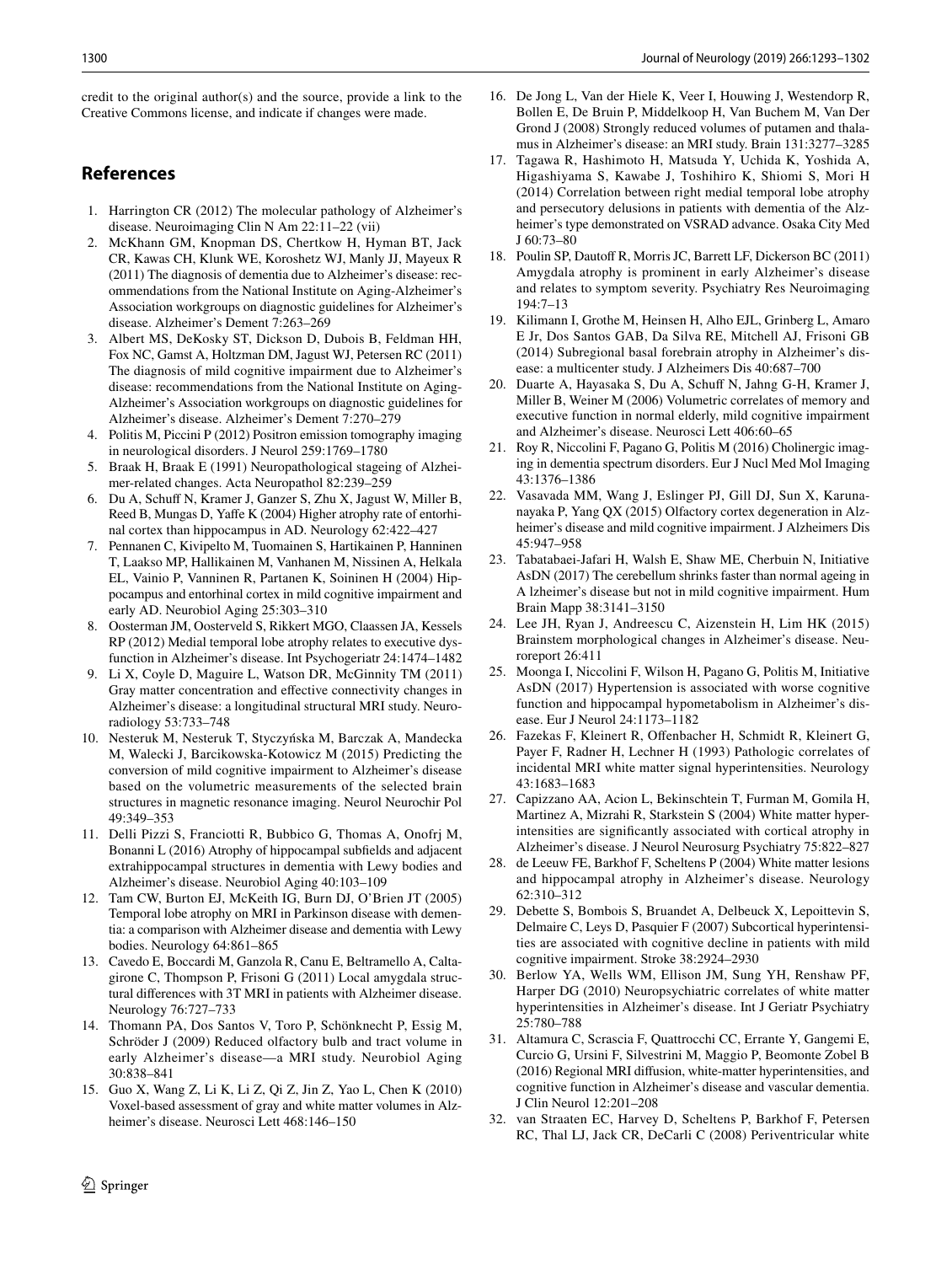matter hyperintensities increase the likelihood of progression from amnestic mild cognitive impairment to dementia. J Neurol 255:1302

- <span id="page-8-0"></span>33. Madden DJ, Bennett IJ, Burzynska A, Potter GG, Chen N-k, Song AW (2012) Diffusion tensor imaging of cerebral white matter integrity in cognitive aging. Biochim Biophys Acta Mol Basis Dis 1822:386–400
- <span id="page-8-1"></span>34. Sexton CE, Kalu UG, Filippini N, Mackay CE, Ebmeier KP (2011) A meta-analysis of diffusion tensor imaging in mild cognitive impairment and Alzheimer's disease. Neurobiol Aging 32:2322 (e2325-2322. e2318)
- <span id="page-8-2"></span>35. Brüggen K, Dyrba M, Barkhof F, Hausner L, Filippi M, Nestor PJ, Hauenstein K, Klöppel S, Grothe MJ, Kasper E (2015) Basal forebrain and hippocampus as predictors of conversion to Alzheimer's disease in patients with mild cognitive impairment—a multicenter DTI and volumetry study. J Alzheimers Dis 48:197–204
- <span id="page-8-3"></span>36. Sjöbeck M, Elfgren C, Larsson E-M, Brockstedt S, Lätt J, Englund E, Passant U (2010) Alzheimer's disease (AD) and executive dysfunction. A case-control study on the significance of frontal white matter changes detected by diffusion tensor imaging (DTI). Arch Gerontol Geriatr 50:260–266
- <span id="page-8-4"></span>37. Hirni DI, Kivisaari SL, Monsch AU, Taylor KI (2013) Distinct neuroanatomical bases of episodic and semantic memory performance in Alzheimer's disease. Neuropsychologia 51:930–937
- <span id="page-8-5"></span>38. Zhang Y, Schuff N, Du A-T, Rosen HJ, Kramer JH, Gorno-Tempini ML, Miller BL, Weiner MW (2009) White matter damage in frontotemporal dementia and Alzheimer's disease measured by diffusion MRI. Brain 132:2579–2592
- <span id="page-8-6"></span>39. Firbank MJ, Watson R, Mak E, Aribisala B, Barber R, Colloby SJ, He J, Blamire AM, O'Brien JT (2016) Longitudinal diffusion tensor imaging in dementia with Lewy bodies and Alzheimer's disease. Parkinsonism Relat Disord 24:76–80
- <span id="page-8-7"></span>40. Mori S, Zhang J (2006) Principles of diffusion tensor imaging and its applications to basic neuroscience research. Neuron 51:527–539
- <span id="page-8-8"></span>41. Alexopoulos P, Sorg C, Förschler A, Grimmer T, Skokou M, Wohlschläger A, Perneczky R, Zimmer C, Kurz A, Preibisch C (2012) Perfusion abnormalities in mild cognitive impairment and mild dementia in Alzheimer's disease measured by pulsed arterial spin labeling MRI. Eur Arch Psychiatry Clin Neurosci 262:69–77
- <span id="page-8-13"></span>42. Mak HK-F, Qian W, Ng KS, Chan Q, Song Y-Q, Chu LW, Yau KK-W (2014) Combination of MRI hippocampal volumetry and arterial spin labeling MR perfusion at 3-Tesla improves the efficacy in discriminating Alzheimer's disease from cognitively normal elderly adults. J Alzheimers Dis 41:749–758
- <span id="page-8-9"></span>43. Dai W, Lopez OL, Carmichael OT, Becker JT, Kuller LH, Gach HM (2009) Mild cognitive impairment and alzheimer disease: patterns of altered cerebral blood flow at MR imaging. Radiology 250:856–866
- <span id="page-8-10"></span>44. Chao LL, Buckley ST, Kornak J, Schuff N, Madison C, Yaffe K, Miller BL, Kramer JH, Weiner MW (2010) ASL perfusion MRI predicts cognitive decline and conversion from MCI to dementia. Alzheimer Dis Assoc Disord 24:19
- <span id="page-8-11"></span>45. Gao Y-Z, Zhang J-J, Liu H, Wu G-Y, Xiong L, Shu M (2013) Regional cerebral blood flow and cerebrovascular reactivity in Alzheimer's disease and vascular dementia assessed by arterial spinlabeling magnetic resonance imaging. Curr Neurovasc Res 10:49–53
- <span id="page-8-12"></span>46. Binnewijzend MA, Kuijer JP, van der Flier WM, Benedictus MR, Möller CM, Pijnenburg YA, Lemstra AW, Prins ND, Wattjes MP, van Berckel BN (2014) Distinct perfusion patterns in Alzheimer's disease, frontotemporal dementia and dementia with Lewy bodies. Eur Radiol 24:2326–2333
- <span id="page-8-16"></span>47. Alsaedi A, Thomas D, Bisdas S, Golay X (2018) Overview and critical appraisal of arterial spin labelling technique in brain

perfusion imaging. Contrast Media Mol Imaging. [https://doi.](https://doi.org/10.1155/2018/5360375) [org/10.1155/2018/5360375](https://doi.org/10.1155/2018/5360375)

- <span id="page-8-17"></span>48. Reiman EM, Jagust WJ (2012) Brain imaging in the study of Alzheimer's disease. Neuroimage 61:505–516
- <span id="page-8-14"></span>49. Zhu X, Schuff N, Kornak J, Soher B, Yaffe K, Kramer JH, Ezekiel F, Miller BL, Jagust WJ, Weiner MW (2006) Effects of Alzheimer disease on fronto-parietal brain N-acetyl aspartate and myo-inositol using magnetic resonance spectroscopic imaging. Alzheimer Dis Assoc Disord 20:77
- <span id="page-8-15"></span>50. Tumati S, Martens S, Aleman A (2013) Magnetic resonance spectroscopy in mild cognitive impairment: systematic review and meta-analysis. Neurosci Biobehav Rev 37:2571–2586
- <span id="page-8-18"></span>51. Kantarci K (2013) Proton MRS in mild cognitive impairment. J Magn Reson Imaging 37:770–777
- <span id="page-8-19"></span>52. Falini A, Bozzali M, Magnani G, Pero G, Gambini A, Benedetti B, Mossini R, Franceschi M, Comi G, Scotti G (2005) A whole brain MR spectroscopy study from patients with Alzheimer's disease and mild cognitive impairment. Neuroimage 26:1159–1163
- <span id="page-8-20"></span>53. Weiss U, Bacher R, Vonbank H, Kemmler G, Lingg A, Marksteiner J (2003) Cognitive impairment: assessment with brain magnetic resonance imaging and proton magnetic resonance spectroscopy. J Clin Psychiatry 64:235–242
- <span id="page-8-21"></span>54. Su L, Blamire A, Watson R, He J, Hayes L, O'brien J (2016) Whole-brain patterns of 1 H-magnetic resonance spectroscopy imaging in Alzheimer's disease and dementia with Lewy bodies. Transl Psychiatry 6:e877
- <span id="page-8-22"></span>55. Chatham JC, Blackband SJ (2001) Nuclear magnetic resonance spectroscopy and imaging in animal research. IlAR J 42:189–208
- <span id="page-8-23"></span>56. Logothetis NK, Pauls J, Augath M, Trinath T, Oeltermann A (2001) Neurophysiological investigation of the basis of the fMRI signal. Nature 412:150
- <span id="page-8-24"></span>57. Small SA, Perera GM, DeLaPaz R, Mayeux R, Stern Y (1999) Differential regional dysfunction of the hippocampal formation among elderly with memory decline and Alzheimer's disease. Ann Neurol 45:466–472
- <span id="page-8-25"></span>58. Sperling RA, Bates J, Chua E, Cocchiarella A, Rentz D, Rosen B, Schacter D, Albert M (2003) fMRI studies of associative encoding in young and elderly controls and mild Alzheimer's disease. J Neurol Neurosurg Psychiatry 74:44–50
- <span id="page-8-26"></span>59. Petrella JR, Wang L, Krishnan S, Slavin MJ, Prince SE, Tran T-TT, Doraiswamy PM (2007) Cortical deactivation in mild cognitive impairment: high-field-strength functional MR imaging. Radiology 245:224–235
- <span id="page-8-27"></span>60. Trivedi MA, Murphy CM, Goetz C, Shah RC, Gabrieli JD, Whitfield-Gabrieli S, Turner DA, Stebbins GT (2008) fMRI activation changes during successful episodic memory encoding and recognition in amnestic mild cognitive impairment relative to cognitively healthy older adults. Dement Geriatr Cogn Disord 26:123–137
- <span id="page-8-28"></span>61. Parra MA, Pattan V, Wong D, Beaglehole A, Lonie J, Wan HI, Honey G, Hall J, Whalley HC, Lawrie SM (2013) Medial temporal lobe function during emotional memory in early Alzheimer's disease, mild cognitive impairment and healthy ageing: an fMRI study. BMC Psychiatry 13:76
- <span id="page-8-29"></span>62. Yetkin FZ, Rosenberg RN, Weiner MF, Purdy PD, Cullum CM (2006) FMRI of working memory in patients with mild cognitive impairment and probable Alzheimer's disease. Eur Radiol 16:193–206
- <span id="page-8-30"></span>63. Thiyagesh SN, Farrow TF, Parks RW, Accosta-Mesa H, Young C, Wilkinson ID, Hunter MD, Woodruff PW (2009) The neural basis of visuospatial perception in Alzheimer's disease and healthy elderly comparison subjects: an fMRI study. Psychiatry Res Neuroimaging 172:109–116